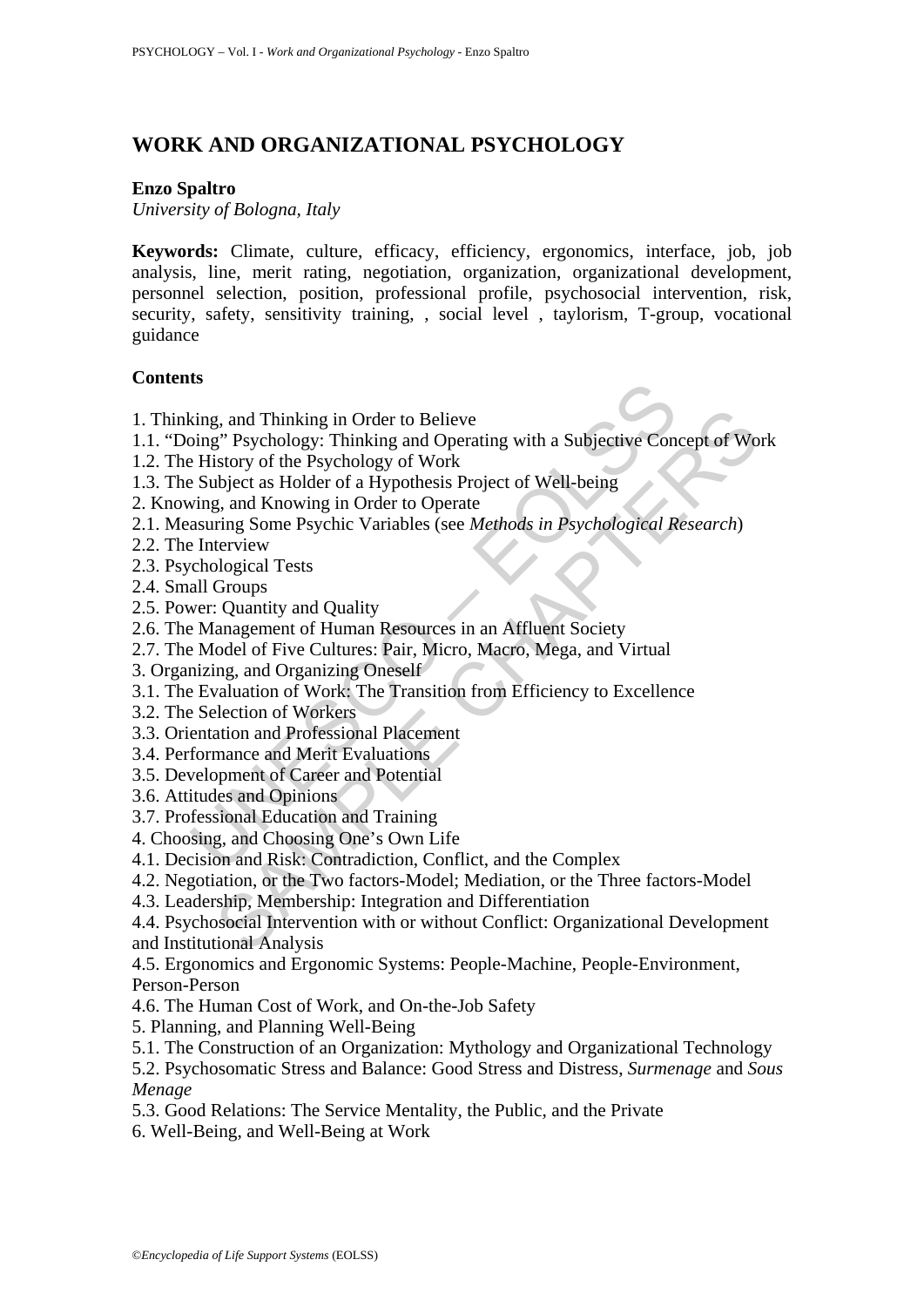6.1. Structure, Climate, and Culture: Factors, Diagnoses, and Interventions 6.2. The Union of Well-Being: the Union Organization as a Protagonist in the Production of Wealth 7. Conclusion: The Metaphor of the Butterfly **Glossary** Bibliography Biographical Sketch

#### **Summary**

wealth has gradually caused the emergence of subjectivity, because wealth has gradually caused the emergence of subjectivity, because  $k$  are more and more immatainel needs. Thus, work and organizational tuted to the trans are heoromig more immaterial and psychological, and because peop<br>are than upon instaitable needs. Thus, work and organizational psychology<br>1 to the transition from malaise to well-being and has become a sci<br>affluent societ Work and organizational psychology can be considered an indicator of the development of an affluent society. This is because the transition of society from a state of poverty to one of wealth has gradually caused the emergence of subjectivity, because the products of work are more and more immaterial and psychological, and because people's aspirations are becoming more and more subjective, concentrated upon attainable desires rather than upon insatiable needs. Thus, work and organizational psychology has contributed to the transition from malaise to well-being and has become a science typical of affluent societies. It can be denoted by the acronym WOP (work and organizational psychology), which can be subdivided into six themes.

#### **1. Thinking, and Thinking in Order to Believe**

#### **1.1. "Doing" Psychology: Thinking and Operating with a Subjective Concept of Work**

One point of departure for confronting this problem is the idea of well-being, or mental health—the description of subjects at work and who they really are. To individuate the aims of organization, the economy, and the political future, we must define, also operatively, what is meant by subjective well-being and mental well-being. Hence, the point of departure might consist of the following questions:

 $\Box$  How do we evaluate the efficiency of economic and political structures, and how do we evaluate the social artifacts produced by the subject?

 $\Box$  How can we make the very most of human resources and of subjective and psychic well-being?

These questions propose a change in the function of psychology, which thus represents today in Italy an application of subjective and psychological technology to the management of social and human development. They also propose an acceleration of development processes. Accordingly, work and organizational psychology (WOP) is suggested as a science of active human options.

#### **1.2. The History of the Psychology of Work**

At the end of the nineteenth century, work ceased to be simply an instrument of mechanical energy. With the rise of collective rather than individually owned enterprise, the protagonists of the work process could be defined. Workers began to be protagonists, not simply conductors of mechanical energy, and became the opposition to the other protagonist, capital. Thus began the long struggle for the distribution of the results of production that is known as the industrial conflict.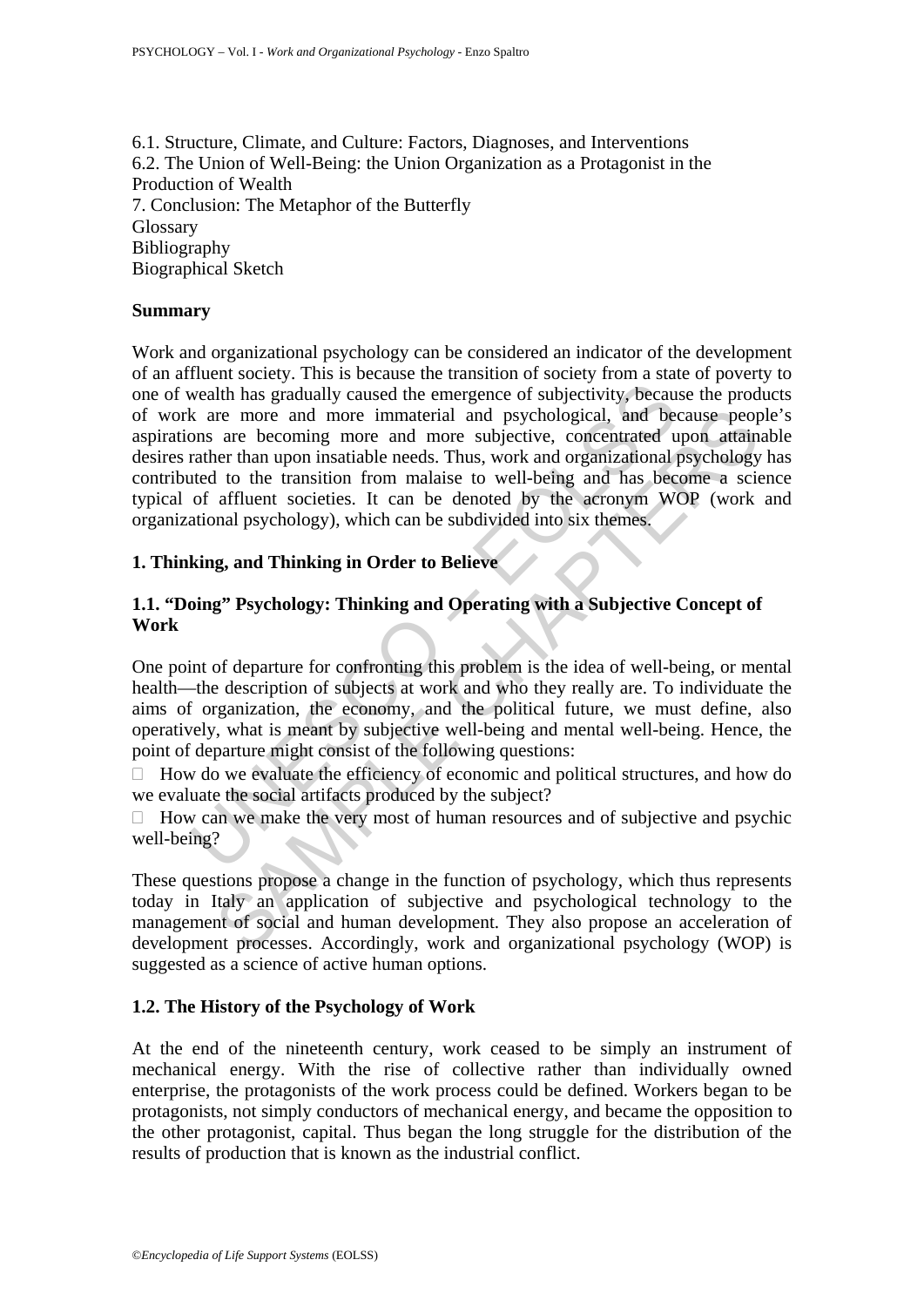This antithesis between capital and work was infiltrated by ever more numerous and complex variables; thus, work became different—more psychic, varied, and complex. It was this complexity that gave rise to the psychology of work, beginning with its first applications by Hugo Munstenberg in Frieburg, Germany (1885). To Guido Dalla Valle (Rome, 1910) we owe the coining of the word *psicotecnica*, or "psycho technique."

so prepared a system of military selection. In 1920, Charles Myel Institute for Industrial Psychology (NIIP) in London. Also itenburg High School near Berlin a laboratory of psychology was trade union, while in Geneva the nstitute for Industrial Psychology (NIIP) in London. Also in 1920, at<br>bury High School near Berlin a laboratory of psychology was founded by<br>undel union, while in Geneva the Associazione Internazionale di Psicotec<br>ame the Both Munstenberg (Freiburg, 1915) and Patrizi (Modena, 1889) organized laboratories of psychology applied to work. During World War I, American psychologists made a very important contribution in October 1917 by preparing the first two tests of mass selection: Army Alpha (for the literate) and Army Beta (for the illiterate) were used to choose the soldiers that went to war in Europe. In that same year, Agostino Gemelli in Italy also prepared a system of military selection. In 1920, Charles Myers founded the National Institute for Industrial Psychology (NIIP) in London. Also in 1920, at the Charlottenburg High School near Berlin a laboratory of psychology was founded by the German trade union, while in Geneva the Associazione Internazionale di Psicotecnica (which became the Association Internationale de Psychologie Appliquée (AIPA)) was founded by Claparède and Walter. A fundamental contribution was made in 1927 at Western Electric in the United States, by Elton Mayo. To this psychologist and his two students Roethlisberger and Dickson we owe the first great research into the psychology of work. On April 25, 1927, Mayo initiated his experiments at Western Electric's Hawthorne plant, with the room tests for the electrical industry assembly line. The 1929 financial crises caused the psychological point of view to recede, and the dictatorships taking power in Europe in those years blocked subjectivity. The psychology of work moved to the United States, and was supplanted in Europe by silence. Subjectivity was constrained to submit to a special rapport with economic power, to which it was considered vulnerable. Then began the liberation of psychology from economic power. The dictatorial European regimes had rejected psychology as dangerous for its subjective nature, and it was therefore only during the aftermath of World War II that psychology began to reassert its autonomy from the economy.

Thus, we can distinguish four periods in the evolution of the psychology of work:

1. *An interpersonal period*, from 1945 to 1963, beginning with the reconstruction of Europe and Italy and continuing until the creation of Students for a Democratic Society (SDS), and the beginning of criticism of the productive systems in use. The interpersonal period saw the emergence of human relations. It was in 1945 that Division 14 (Industrial and Business Psychology) of the American Psychological Association was founded. Kurt Lewin launched the journal *Human Relations* and the Center for Human Relations in 1947. In 1963, the Association Internationale de Psychologie Appliquée was called also International Association of Applied Psychology (IAAP-AIPA).

2. *A* "*hot*" *period*, from 1963 to 1970, during which an array of proposals for models of individual and collective subjectivity were developed (hence the era was considered "hot"). The study and use of small groups between 1966 and 1968, and the revolts of students and workers between 1963 and 1970 did not permit the subjective dimension to express itself practically in the world of work. Theoretically, interest in subjectivity was emerging, but practically it was being eliminated as too scientific and utopian, and as enslaved to power. This creative, stimulating period was characterized by the transition from pair psychology to that of small groups, or even to large ones or collectivity.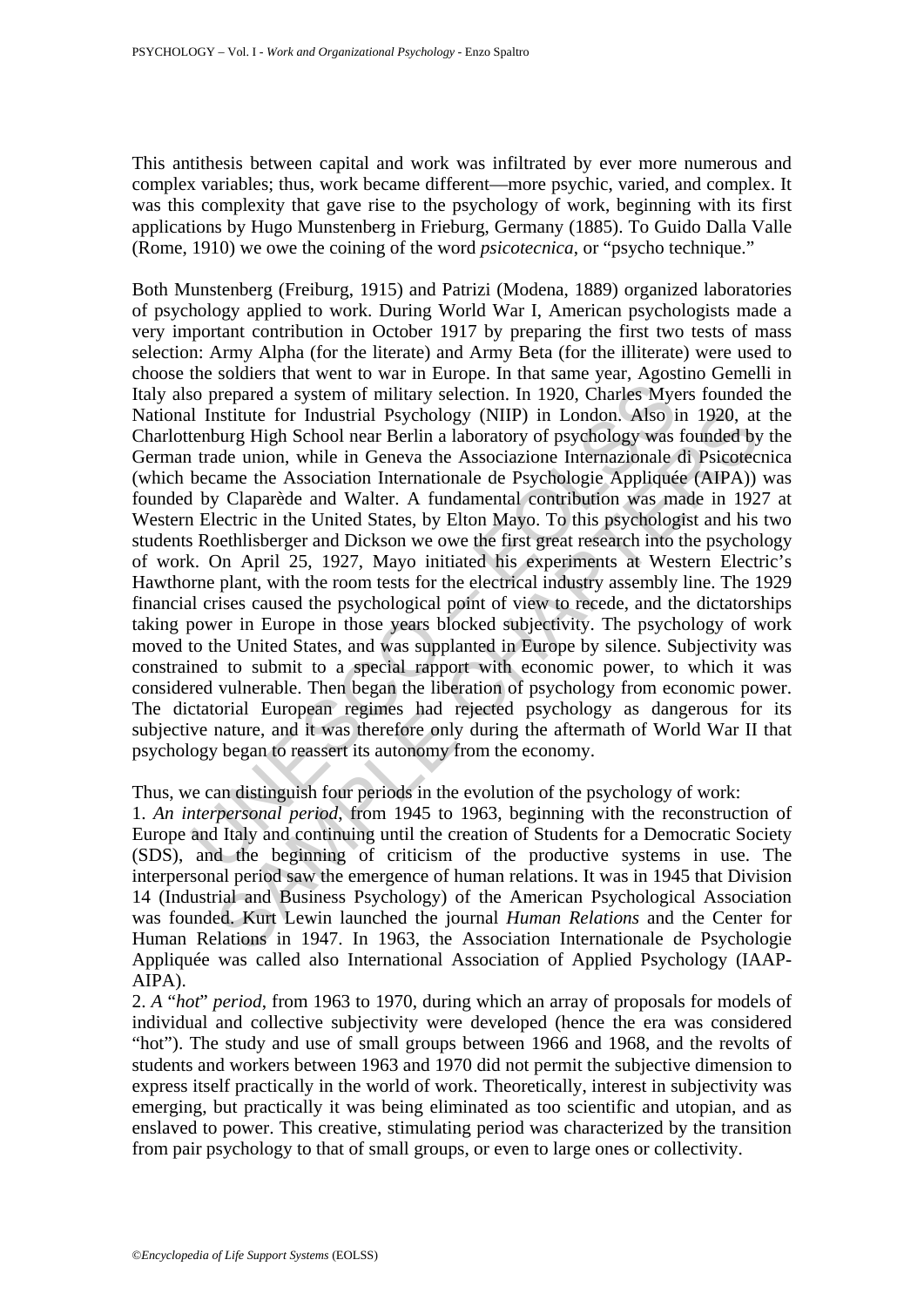3. *A social period*, or one of small groups, from 1970 until the fall of the Berlin Wall in 1989, when the transition from a poor society to a rich one (at least in North America and in most of Western Europe) took place. In this period it seemed that the psychology of work would have to submit to negative, repressive influences. Instead, many practical achievements were developed in the study of work-related subjectivity. It was accepted that not only pair relationships functioned at work, but also small groups relationships. It was thought that the future should be seen as made up of diverse, successive moments (temporal pluralism). A parallelism between the collective and the future was devised (there is no future without groups, and no group without a future). 4. *A period of well-being and of the ideology of peace*, begun with the end of the Cold War and the fall of the Berlin Wall, which refuted the "bellicose" ideology based on scarcity of work and proposed a "pacific" ideology based on abundance. By the end of the twentieth century, the opposition of capital and work had diminished in importance.

The protagonists of this antithesis were no longer only two, while the principal conflict was passing from capital-work to citizen-state, and from two to many protagonists. The industrial conflict was becoming social conversation. With the start of the third millennium, WOP was characterized by a growing faith in the subjectivity of workers and by a consequent desire for well-being and abundance.

#### **1.3. The Subject as Holder of a Hypothesis Project of Well-being**

the contury, the opposition of capital and work had diminished<br>tagonists of this antithesis were no longer only two, while the pr<br>sing from capital-work to citizen-state, and from two to many pra<br>la conflict was becoming s onists of this antithesis were no longer only two, while the principal con<br>
grim capital-work to citizen-state, and from two tomary protagonists.<br>
conflict was becoming social conversation. With the start of the t<br>
i, WOP In order to pass from the management to the enhancement of human resources, we cannot avoid discussing the subject who constitutes a human resource, or the well-being that strongly inspires behavior. Today, the concept of well-being has a largely subjective nature. Therefore, any discussion of about well-being must pass through a discussion of the idea of subject. For years, the validity of the idea of the subject has been negated in order to attain an objective, mythologically permanent well-being outside the subject. This concept has been derided by means of a fictitious opposition between subjectivity and objectivity, in order to sanction the predominance of the object. It is only recently that the identity of the subject and the point of view of the observer have also been sanctioned, in organization, distribution, and economy. Today, the economy can no longer be just the theory of currency, that of efficiency within social or state systems, or that of the pure study of functional utility, like a mathematical-statistical rationality. The economy is increasingly subjective, and therefore centered on the emergence of the subject in the determination of well-being and the motivations towards it.

Let's examine what a subject is. A subject is a global dimension of being: the unique, original, and unrepeatable way that each person constructs, with all their biological, social, and psychic resources, to brave the adventure of the pursuit of well-being in their own way. A subject is, principally, an independent variable that influences and constructs a large part of the biological, social, and psychic reality in which they live. Often, for motives of inner reassurance, people perceive as objectives certain dimensions that are nothing but pure social artifacts (i.e. all units of measure (meter, gram, decibel) and all social structures (state, organization, law)). The subjective economy, therefore, takes these social artifacts—or constructs thanks to which subjects construct their reality—into serious consideration.

#### **2. Knowing, and Knowing in Order to Operate**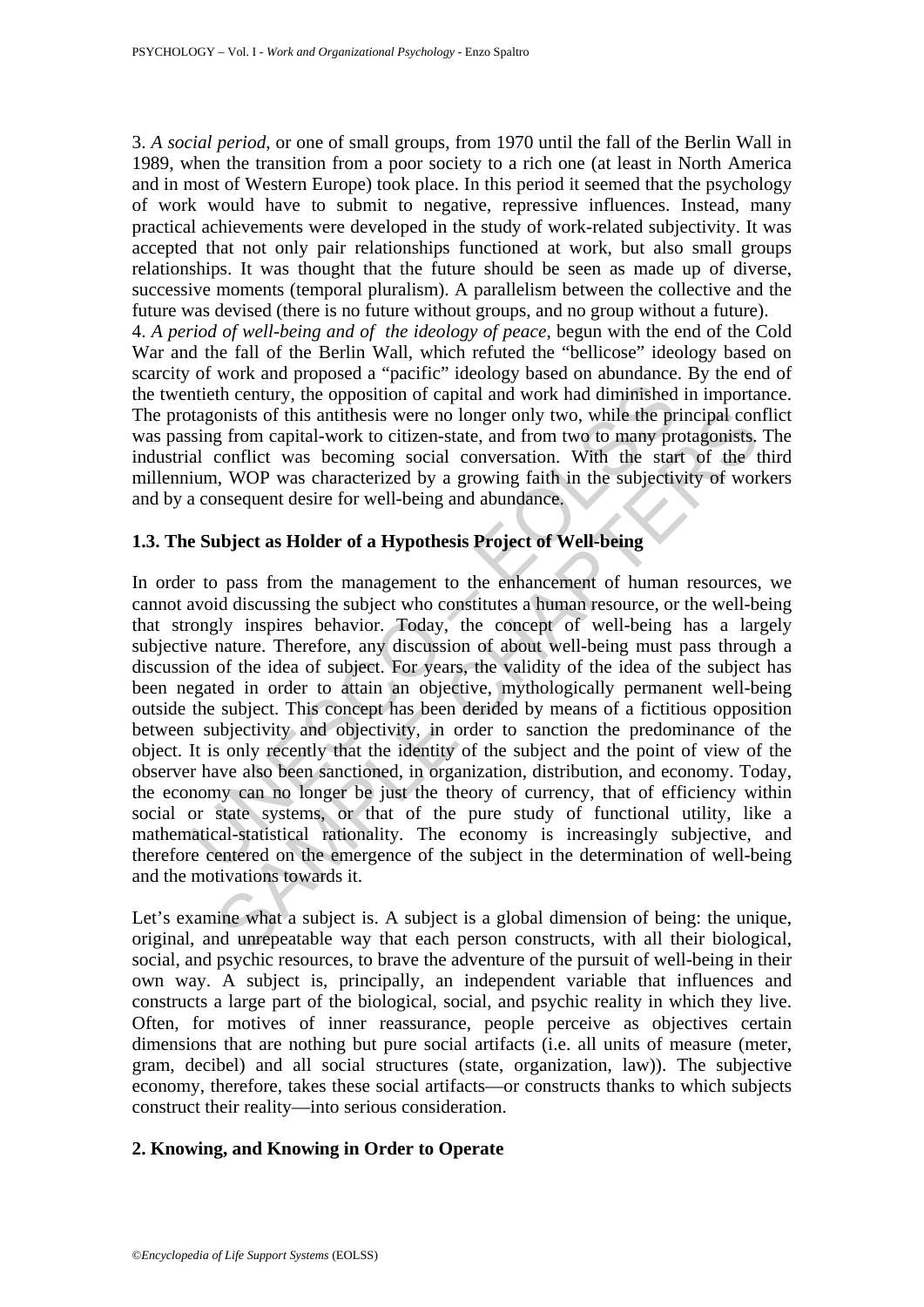#### **2.1. Measuring Some Psychic Variables (see** *Methods in Psychological Research***)**

Work organization is a perception; workers learn about their own subjectivity by means of specific measurement. By measurement, we mean the association of symbols or numbers to empirical facts with the aim of obtaining greater tractability of the data. This 1951 definition by Stevens underlines the scope of psychic measurement, which is the tractability of the data, not simply their verification, and much less so their quantification. Therefore, to measure a psychic variable, it is not necessary to quantify it; rather it must be made tractable.

What, then, is this tractability of psychological variables? To define tractability means to define measurement. We must, however, avoid the tendency (for love of precision and measurement) to create adulterations that no longer correspond to the variables we want to measure (which is boring). Too much precision is contrary to precision. Too great a quantity is contrary to measurement itself. To avoid these errors we need to examine the types of measurement available. For a measurement to be valid it must have two characteristics: isomorphism and invariance.

*Isomorphism* is the correspondence between symbols, signs, or numbers on the one hand, and psychological variables on the other. This correspondence specified one-byone (i.e. isomorphism, or the same form) means that a certain variable always corresponds to a certain symbol, sign, or number. If I say "emotion" I must always mean the same state of being; otherwise, isomorphism does not exist and measurement is impossible.

is a measurement. We must, however, avoid the tendency (for low<br>asurement) to create adulterations that no longer correspond to the<br>asurement of the soring). Too much precision is contrary to<br>quantity is contrary to measur rement) to create adulterations that no longer correspond to the variables<br>assure (which is broiring). Too much precision is contrary to precision.<br>matrity is contrary to measurement itself. To avoid these errors we nee<br>to *Invariance* is the absence of change on at least one point: if all the variables change and influence one another, we must choose one, even arbitrarily, to remain constant. That variable is called the independent variable. If, for example, I want to see how work satisfaction varies, I must decide what is considered the cause and what the effect. The cause is assumed to be independent of other factors. It is only in this way that I can measure, because if all the variables are considered to be in motion they cannot be measured, and thus their tractability is null.

Isomorphism and invariance are the logical devices that permit us to stabilize the quality of the measurement, that is, the levels at which the measurement is valid. These levels are called scales of measurement (see Table 1).

| <b>Type</b>          | <b>Characteristic</b>        | <b>Example</b>            |
|----------------------|------------------------------|---------------------------|
| Nominal denomination | Simple individualization of  | Clinical level            |
|                      | quality or psychic state     |                           |
| Ordinal              | Listed, or in order          | Comparative evaluation by |
|                      |                              | method of matched         |
|                      |                              | paragon                   |
| By interval          | Unit of measurement,         | Measure of behaviors,     |
|                      | quantity or quotient of      | intensity of variables,   |
|                      | intelligence, constancy of   | including their factors   |
|                      | interval                     |                           |
| increase             | Unit of increase or decrease | Variation of perception,  |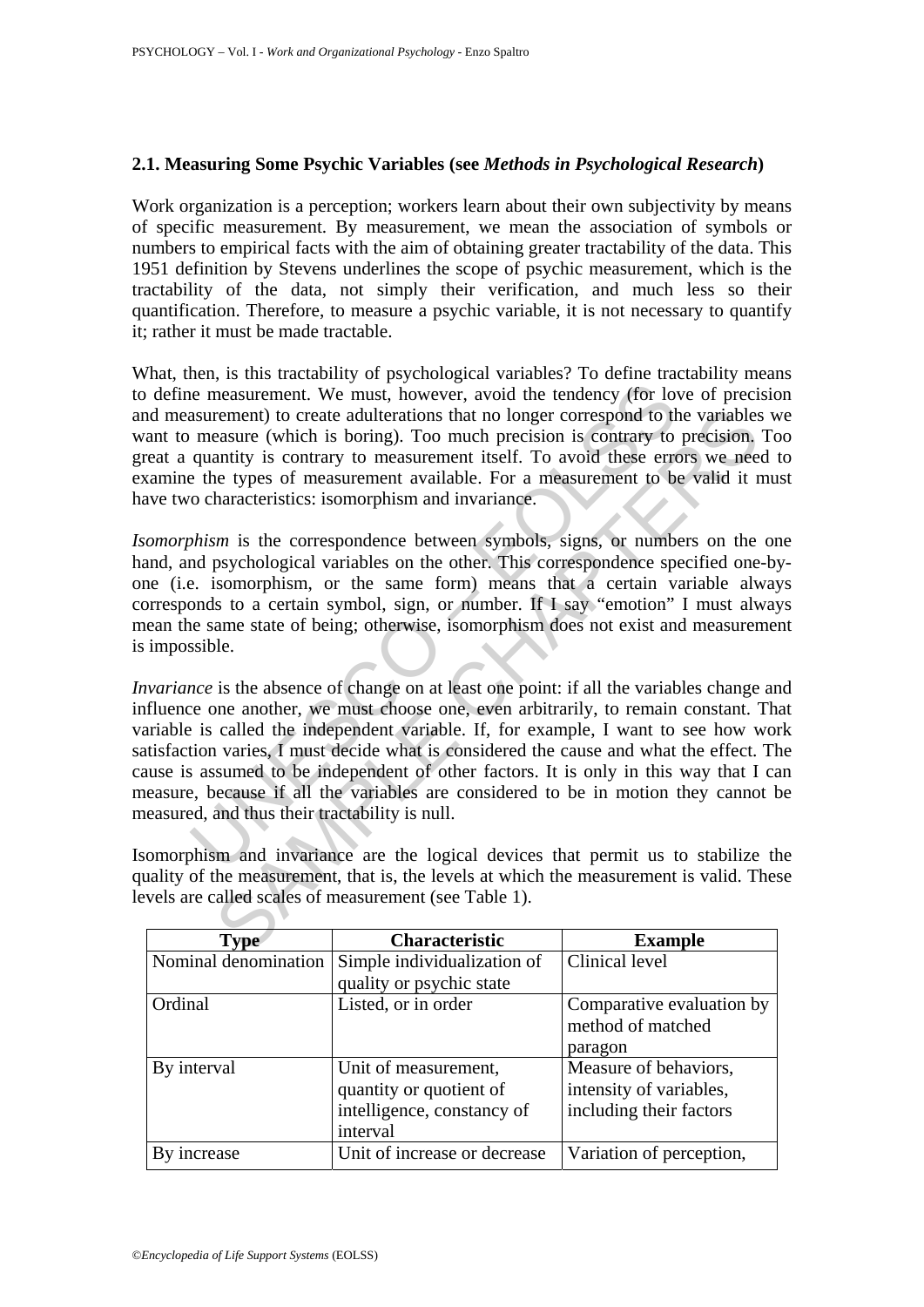| or of change | threshold and changes, |
|--------------|------------------------|
|              | constancy of opinion,  |
|              | subjective scale of    |
|              | assessment             |

Table 1. Scales of measurement

A measurement must be valid. An invalid measurement is called an error. One cannot, therefore, study a measurement without studying its possibility of error. When we measure a psychological variable or subject we have a statistical possibility, expressed mathematically as a probability, of running into two types of errors: the first is to believe that the measurement is true, when it is false; the second is to believe a measurement false when in fact it is true.

### **2.2. The Interview**

The means that is the content of measurement false when in fact it is true.<br> **Enterview**<br> **Enterview**<br> **Enterview**<br> **Solution** of interview techniques is crucial in the psychology of<br>
interviews it is impossible to know pe therview<br>
therview<br>
terviews it is impossible to study either people as a resource, or subjecti<br>
is impossible to know people's subjectivity without entering in<br>
it so incomplest to know people's explore and a resource, or The problem of interview techniques is crucial in the psychology of work, because without interviews it is impossible to study either people as a resource, or subjectivity. In fact, it is impossible to know people's subjectivity without entering into a relationship with them. Psychological knowledge always occurs by way of a relationship; we cannot know others, we can only know our relationship with them. We derive from it something that can be called the "principle of psychological indetermination." This means that since we cannot know someone without entering into a relationship with them and since by doing so we modify that person, we can never know another person as they were before entering into a relationship with us. This *uncertainty principle*, apparently insurmountable, admits of only one solution: we can know in what way we modify the other people we know. We can reconstruct, by way of our knowledge of others, the characteristics that they had before entering into a relationship with us. From this stems an important consequence: the affirmation that the most sensitive, valid, and reliable instrument of measurement is the individual person a calibration that requires paying the greatest possible attention.

One preliminary concept is the distinction between the contents and the characteristics of the people interviewed. The contents are the things that get transmitted or communicated during interviews, while the characteristics of the people interviewed are the deductions that one can make from the contents with respect to those people. Another preliminary concept is the distinction between the contents and the processes. The contents are, as we have seen, the things talked about during the interview. The processes are the ways in which these contents get treated.

It is also important to be aware of distinctions between the motivations of the interview, which can be intrinsic (having to do with the individual interviewed), or extrinsic (having to do with the interviewer). If an interview has an intrinsic motivation, it is called a colloquy; if it has an extrinsic motivation, it is called an interview. In reality, psychological interviews are those with an intrinsic motivation, even if no interview has a single motivation. The skill of an interviewer rests in transforming each interview with an extrinsic motivation (such as selection) into an interview with an intrinsic motivation **(see** *Interviewing and Observation***).**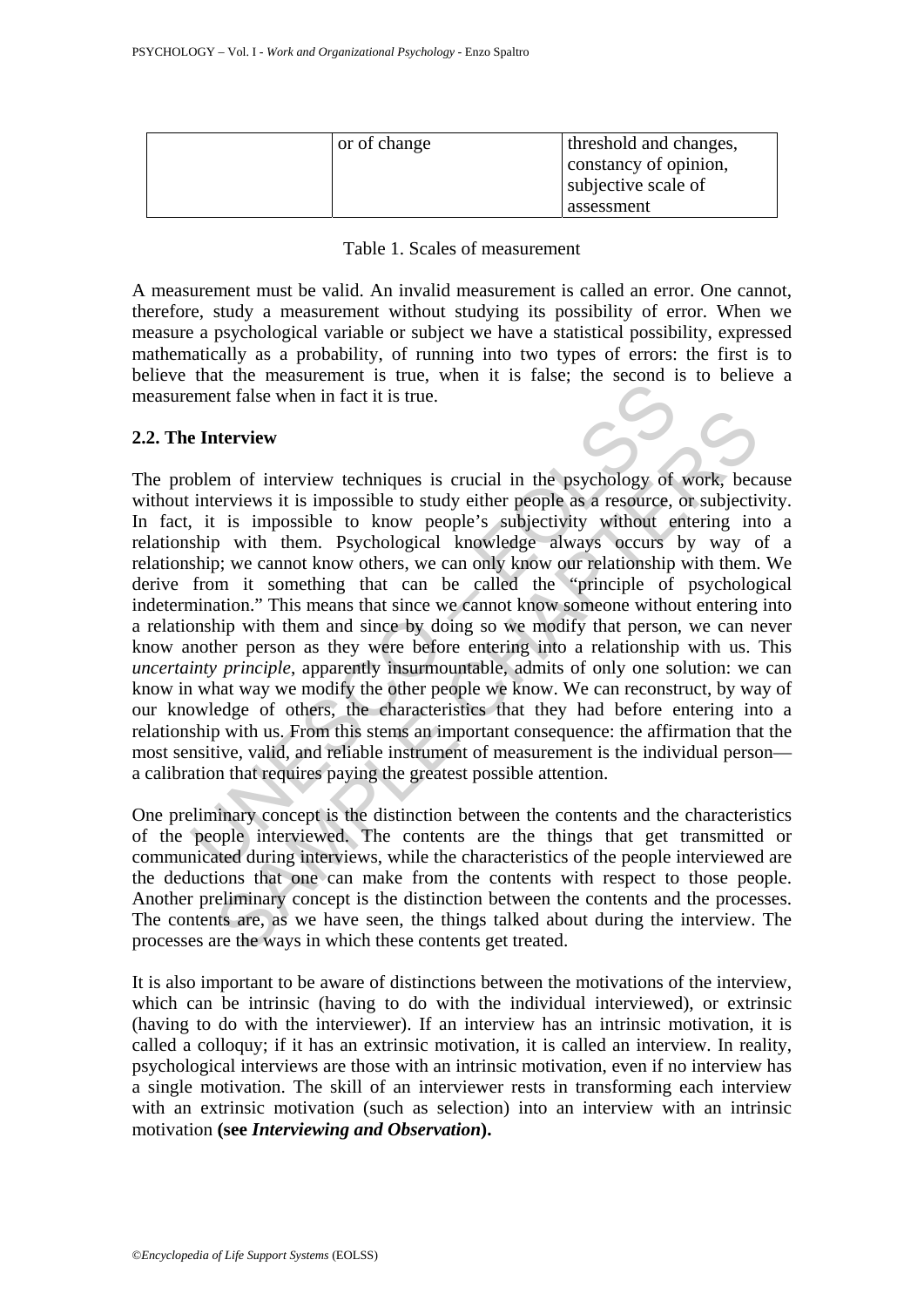### **2.3. Psychological Tests**

A test is a statistical sample of a subject's behavior from which one can statistically infer broader or even global behavior, another behavior, or a future behavior or state of being. Each test, then, has its own way of collecting a behavioral sample, its own capacity of inference, and its own constancy in time. These three characteristics, which constitute the technique of constructing a test, are called: choice and analysis of the test items, efficiency and utility of the test, and its reliability.

The efficiency and the utility of a test consist of its capacity for inference, or the probability that a test has to succeed in dealing with the variable that it measures. This characteristic of a test is expressed according to levels of probability. If one test of individual A gives the result XA, what probabilities exist that one can compare this result with those of other subjects and that, in addition, it will remain constant in time? This means that the test must be efficient (valid, reliable, sensitive, and practical). The tests that measure current behavior are called assessments or gauges; those that measure future behavior are called forecasts or predictors. Their usefulness and efficiency consist of diverse parts, which constitute the procedure for evaluation of a test.

and A gives the result XA, what probabilities exist that one can<br>id and A gives the result XA, what probabilities exist that one can<br>id those of other subjects and that, in addition, it will remain co<br>ans that the test mus those of other subjects and that, in addition, it will remain constant in ti<br>that the test must be efficient (valid, reliable, sensitive, and practical).<br>Instant the reasure current behavior are called assessments or gauge Tests must therefore have very precise characteristics, conforming to the standards of the American Psychological Association. It appears evident how important the evaluation of a test is, that is, the assessment of the existing relationship between the current result of the test and the current or future working result. Thus, the assessment of the grade of statistical inference realized, and consequently, the possibility of treatment that a measure permits is strongly affected. The inference of a test comprises four characteristics, of which two are fundamental: validity, accuracy, practicality, and sensitivity. The predictors must also possess a fifth characteristic: predictability, or a certain plausibility of expectation. In fact, without predictability, the users' level of trust in a test drops notably **(see** *Psychological Testing and Psychometrics***).** 

## **2.4. Small Groups**

The history of small groups and group formation offers a long series of examples of how the idea of groups was exhaustively developed in the twentieth century. In Boston in 1911, Joseph Pratt realized from studying tuberculosis that the patients who talked in groups got well faster than those who stayed by themselves. At General Electric in 1927, Elton Mayo initiated the experiments he called "room tests," which consisted of observation of groups at work. The women at work produced more if something happened in their environment: if the walls were painted a color, if music was played, if some visitor arrived. Productivity was a species of return for the attention they were paid. Mayo published his book *Social Problems in an Industrial Civilization* in 1933. In 1932, Jacob Moreno published *Who Shall Survive?* in which he presented the method of psychodrama, the physical representation with action of exact desires and expectations. Action had to regain its real supremacy over the word. The psychodrama of Moreno was based on the use of small groups in small theaters where these psychological "dramas" were presented.

In 1947, during a course for social workers, Kurt Lewin realized that the students learned better if they participated in discussion with the teachers. Thus, the technique of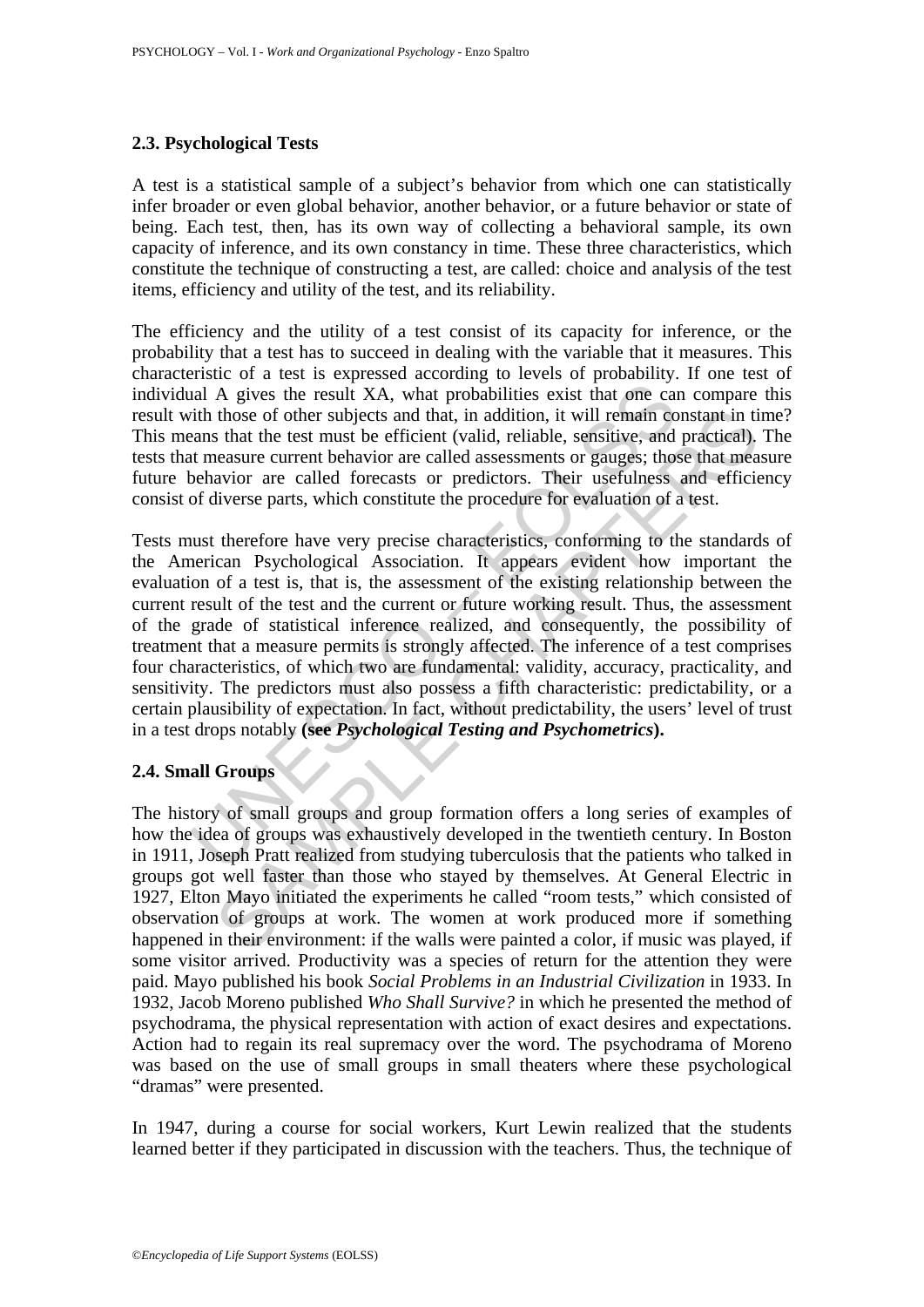the non-structured group called "T-group," or training group (basic and nonmanagerial), was born. In 1954 during the Korean War, Bales and Slater realized that American aircrews who had had group training were not shot down by enemy anti-air artillery. Thus, the concept of differentiation of leadership and plural command was born, with the consequent invention of task forces (groups with multiple leadership), and the idea of organization by matrix.

The study of groups has many aspects, such as the measurement of groups, research into group dynamics, and the clarification of what exactly is meant by a group model. The measurement of groups is difficult because it requires modifying the conditions of discussion for the group itself. It necessitates observation by non-participants, researching subgroups, or recording with audio or visual methodology. Research into group dynamics can be done with questionnaires at the end of the group, with audio or video recordings, with analyses of language, or with the dramatization of typical actions or behaviors. Therefore, all measurements and interpretations refer to group psychology, to group experiences (i.e. the mode in which the subjects that compose a group experience it) **(see** *The Social Psychology of Small Groups***)**.

### **2.5. Power: Quantity and Quality**

byamics can be done with questionnaires at the end of the group<br>coordings, with analyses of language, or with the dramatization of<br>aviors. Therefore, all measurements and interpretations ready, to group experiences (i.e. rdings, with analyses of language, or with the dramatization of typical act<br>
orors. Therefore, all measurements and interpretations refer to gradic<br>
orors. Therefore, all measurements and interpretations refer to<br>
cyclome Let us examine the definition that Rollo May gave in his 1972 book *Power and Innocence*. Power is the capacity to cause or to avoid change. It has two dimensions. One is power as potentiality or as latent power. This is power that has not yet been completely developed; it is the capacity to provoke change in the future. We are talking about this future change as a possibility, a word that derives from the same etymology as power; that is, from the Latin *posse*, to be able. The other dimension is power as actuality. The logical link between change and power seems evident; consequently, so does that between power and efficiency. Since power influences change, it affects the cost of the organizational systems and therefore indirectly determines efficiency, or the relationship between product and cost. Continuing to follow the ideas of May, we can distinguish five types of power: exploitive, manipulative, competitive, nutritive, and integrative.

Power is conceivable as an influence on an individual (pair), on a group (micro), on a set of groups or an organization (macro), and on a collective (mega). As it is about being influenced by relationship, one can imagine a mirroring, or a reciprocal influence, between the two or more protagonists in a power relationship.

The problem of efficiency is tied to that of power. There are several typical conceptions of power, and five different levels of social functioning. At the pair level what prevails is the fixed sum, semaphoric power—therefore the competitive type—while at the group level a variable sum type of power prevails—so we have an integrative or nutritive type. The feeling of power varies with time. If the variations of power (how much I believe I have at work and how much I believe the job has over me) reverse themselves, we can say that power is of the first type—fixed sum and semaphoric quality (i.e. paired and competitive). If they go in the same direction, we can say that power is of the second type—variable sum and integrative, generative, or enlightening (i.e. of the group).

-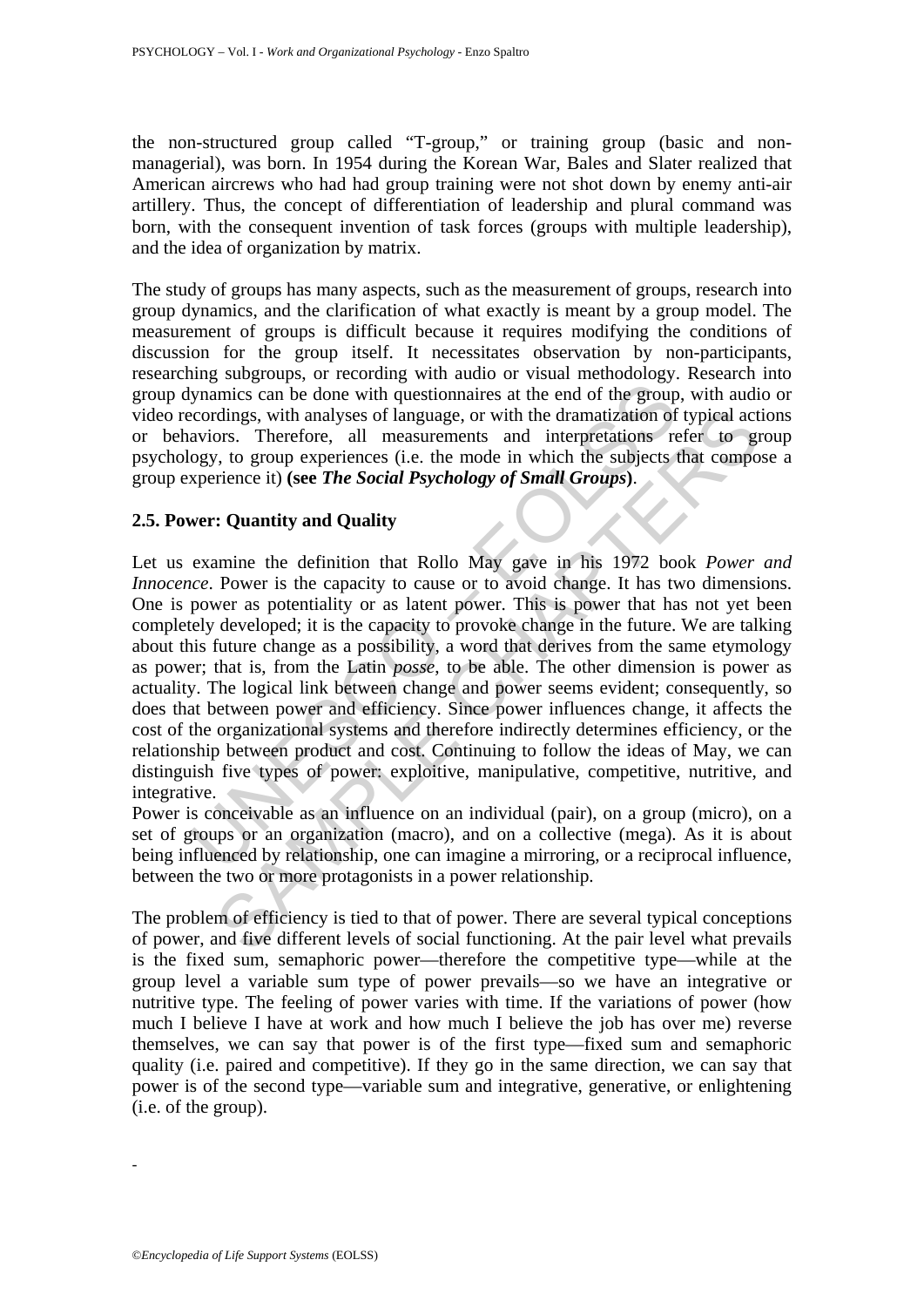TO ACCESS ALL THE **30 PAGES** OF THIS CHAPTER, Visit[: http://www.eolss.net/Eolss-sampleAllChapter.aspx](https://www.eolss.net/ebooklib/sc_cart.aspx?File=E6-27-01-07)

#### **Bibliography**

- -

Antalovitz S.M., Roe R.A., and Spaltro E. (1988). *European Methodologies in Work and Organizational Psychology*. Budapest: Coordinating Council Work Psychology. [A short review of emerging industrial psychology during the 1980s from an Eastern European point of view, trying to change its approach to subjectivity.]

Coombs C.H. and Avrunin G.S. (1988). *The Structure of Conflict*, 244 pp. Hillsdale, N.J.: Lawrence Erlbaum. [A good summary for understanding new developments in research in the field of conflict management and negotiation psychology.]

de Bono E. (1985). *Six Thinking Hats,* 207 pp. Boston: Little, Brown. [An amusing review of the human potentials in lateral and creative thinking, useful for improving applied creativity to productive and efficient behaviors.]

de Bono E. (1988). *Conflicts*. Paris: Interéditions. [A rather complex analysis of the use of creativity in conflict resolution and negotiation results.]

Ekvall G. (1985). *Organizational Climate* (Report 5). Stockholm: Faradet. [One of the first practical applications of climate measurement in organization; useful for understanding differences between climate and culture.]

So Paradiation and Eastern European point of view, trying to change<br>ity during the 1980s from an Eastern European point of view, trying to change<br>I(A good summary for understanding new developments in research in the<br>net I. and Avrunin G.S. (1988). *The Structure of Conflict*, 244 pp. Hillsdale, N.J.: Law good summary for understanding new developments in research in the field of condination psychology.]<br>and negotiation psychology.] and n Fisher R. and Ury W. (1981). *Getting to Yes*. London: Penguin. [An easy summary of problems during negotiation practice and bargaining dynamics; useful for understanding the psychological point of view in this controversial field of activity.]

Golembiewski R.T. (1972). *Renewing Organizations*, 593 pp. Itasca, Ill.: F.E. Peacock. [A still challenging handbook on management development as it was proposed at its origins; a lot of exercises and practical suggestions are available.]

Hickman C.R. and Silva M.A. (1984). *Creating Excellence*, 305 pp. New York: New American Library. [This is the "book of excellence": the authors are actually presenting for the first time their original idea of excellence that was so successful and so influential in work psychology.]

Hollway W. (1989). *Subjectivity and Method in Psychology*, 150 pp. London: Sage. [A "rare" book on subjectivity, written by a woman, on a different way of living subjectively outside and inside the workplace.]

James L.R., Jones A.D., and Jones A.P. (1974). Organizational climate: a review of theory and research. *Psychological Bulletin* **SI**, 1096–1112. [A specific experience in the field of climate measurement; a good "technical" paper for professionals.]

James M. and Jongeward D. (1971). *Born to Win*, 286 pp. Reading, Mass.: Addison-Wesley. [A practical manual, proposing group use and group-centered treatments for teaching, curing, and developing adolescents.]

Lawrence P.A. and Lorsch J.W. (1967). *Organization and Environment*, 279 pp. Boston: Harvard University Press. [A synthetic approach to leadership differentiation and to flexible organization design: one of the best books on the organizational matrix.]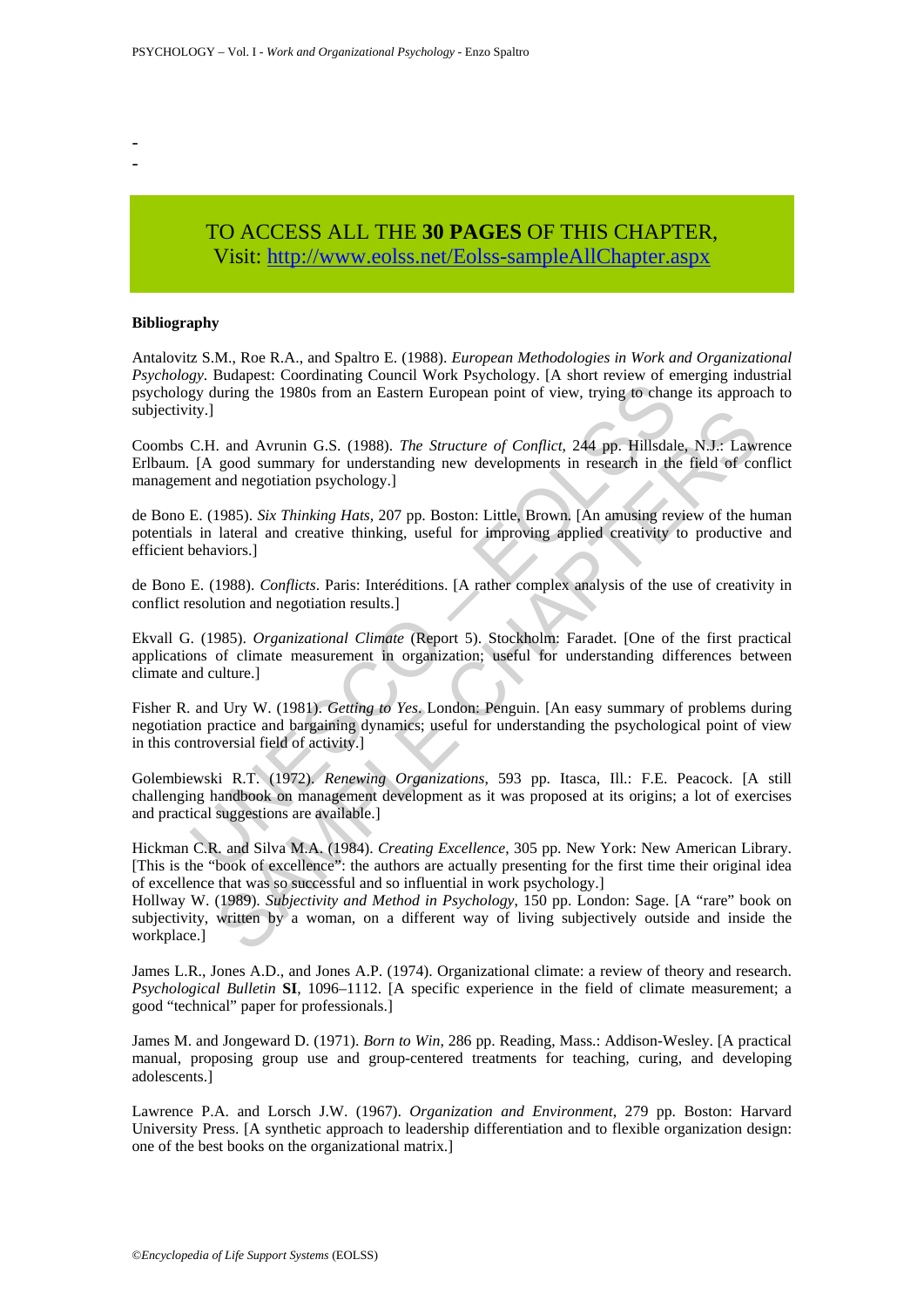Luft J. (1966). *Group Processes*: *An Introduction to Group Dynamics*, 122 pp. Palo Alto, Calif.: National Press. [A good summary of group dynamics problems in several organizational and social frameworks.]

Mackenzie Scott B. and Podsakoff P.M. (1997). The impact of organizational citizenship behaviour on organizational performance: a review and suggestions for future research. *Human Performance* **10**, 133– 151. [An example of a psychological study of the idea of "citizenship": useful for understanding "company citizenship."]

May R. (1976). *Power and Innocence*. New York: Norton. [The book presents the problem of quality of power in therapy and organization: with a light and pluralistic approach it shows the idea of innocence as a very useful concept for understanding work justice systems in organizations.]

McCormick E. (1986). *Human Factor Engineering*. New York: McGraw-Hill. [A good systematic handbook on ergonomics, called H.F.E. in the United States.]

Morgan C.T. et al., eds. (1976). *Human Engineering Guide to Equipment Design*. New York: McGraw-Hill. [A technical manual on work and organizational design from a human point of view: the humanmachine system is mainly described.]

Morgan G. (1986). *Images, of Organizations*. London: Sage. [A metaphorical analysis of organizations conceived as psychological entities: the basic idea is the symbolic and emotional organization.]

C.T. et al., eds. (1976). *Human Engineering Guide to Equipment Design*. Nevechnical manual on work and organizational design from a human point of system is mainly described.]<br>
G. (1986). *Images, of Organizations*. Londo et at, case. (1976). *Innuan Engineering Galac to Equippenia Essayi, see Takanianal on work and organizational design from a hunan point of view the hundred manual on work and organizations London: Sage. [A metaphorical a* Porter L.W., Lawler E.E., and Hackman J.R. (1975). *Behavior in Organizations*, 561 pp. New York: McGraw-Hill. [A book presenting a good description of the organizational behavior analysis and design: several new ideas on quality of power and human resources management have been useful for developing WOP.]

Schein E.M. and Bennis W.G. (1965). *Personal and Organizational Change through Group Methods: The Laboratory Approach*, 376 pp. New York: Wiley. [A clear manual on change and intervention in organizational framework: the small group approach gives to the book a practical implementing character.]

Schneider B., ed. (1990). *Organizational Climate and Culture,* 449 pp. San Francisco: Jossey-Bass. [This book is the best presentation of climate and culture problems and techniques; can be considered basic for daily work in WOP.]

Slater P.E. (1966). *Microcosm; Structural Psychological, and Religious Evolution in Groups*, 276 pp. New York: Wiley. [A deep and systematic description of group techniques and their positive and negative sides: a very stimulating one.]

Slater P.E. (1991). *A Dream Deferred*, 224 pp. Boston: Beacon. [A critical analysis of democracy and its crisis in the last years of our time; very useful for an "open" understanding of work and organizational problems.]

Vartianen M., Avallone F., and Anderson N., eds. (2000). *Innovative Theories, Tools and Practices in Work and Organizational Psychology*, 323 pp. Gottingen: Hogrefe and Huber. [A book collecting the main contributions presented to the Congress of European Work and Organization Psychology, developed in Helsinki in May 2000.]

Viteles M.S. (1933). *Industrial Psychology*. London: Jonathan Cape. [One of the first books on work psychology: famous and still useful for the idea of motivation and the suggestions for its management.] Weick K.E. (1979). *The Social Psychology of Organizing*, 2nd edn., 294 pp. Reading, Mass.: Addison-Wesley. [A famous approach to the problems of "feeble or strong tie" organizations: the book has been popular mainly in industrial psychology and is useful for understanding problems of "strong tie" institutions like public administration.]